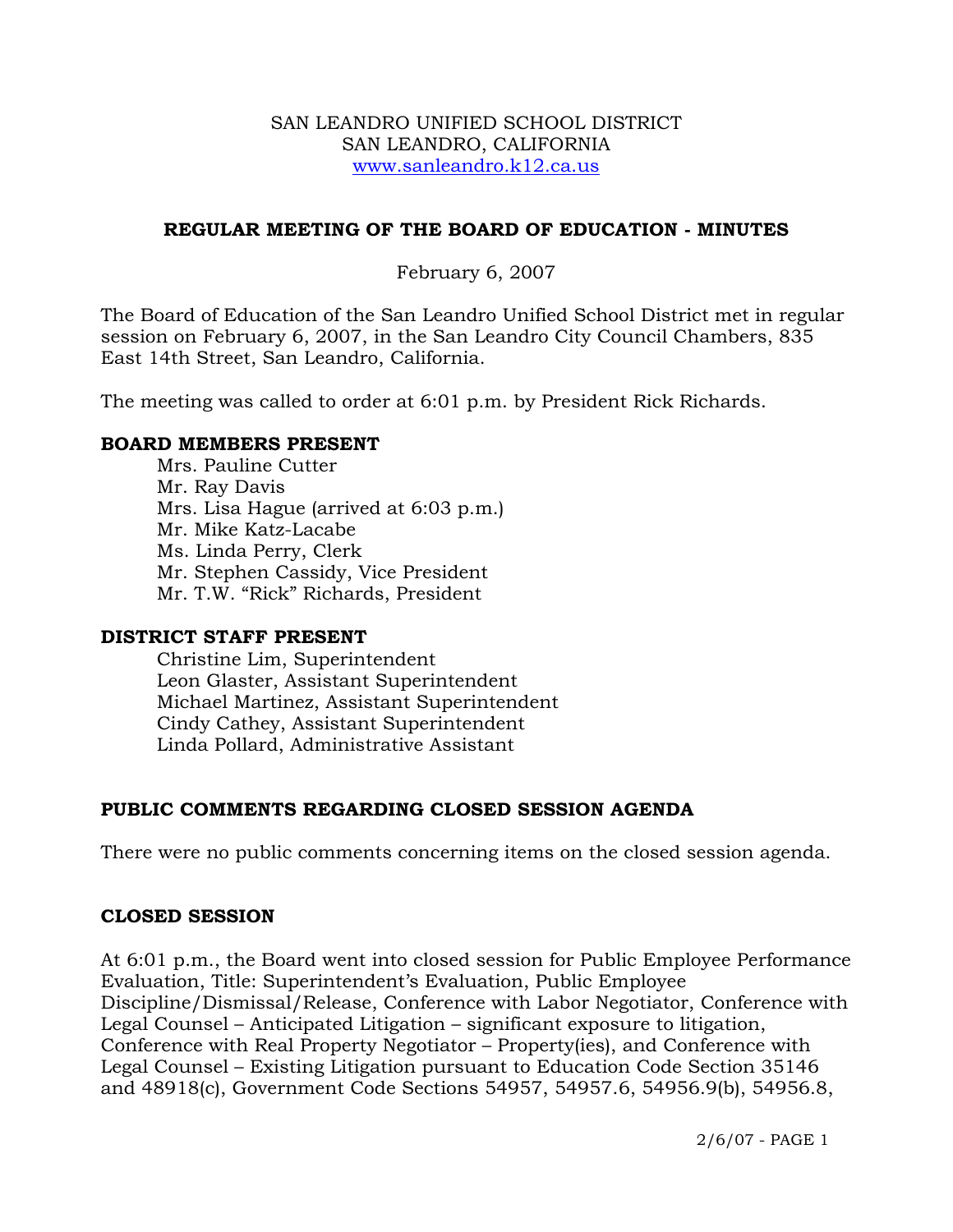and 54956.9. It was determined that there was no need for the closed session for Student Expulsions. The closed session was adjourned at 7:10 p.m.

The Board returned to open session at 7:11 p.m. with the Pledge of Allegiance to the Flag led by Joanne Dover and Dr. Amy Lee from the San Leandro Lions' Club. President Richards said the Board had been in closed session and no action was taken.

# **APPROVAL OF AGENDA**

Mr. Richards asked that Action Items 4.1-A, Resolution #07-04 General Obligation Bonds, Series A, and 4.2-A, Resolution #07-05, General Obligation Refunding Bond be moved to follow the presentation of Certificates of Appreciation to the San Leandro Lions' Club.

On a motion made by Ms. Perry and seconded by Mrs. Cutter, the Board approved the agenda for the regular meeting of February 6, 2007, by a 7-0 vote, as amended.

## **PRESENTATIONS**

∗ On behalf of the San Leandro Lions' Club and President Leroy Smith, Joanne Dover and Dr. Amy Lee accepted a Certificate of Appreciation for their generosity and support to the students and families of San Leandro High School. Principal Amy Furtado was also in attendance, and shared moving letters of thanks from some of the students who had received their help.

Dr. Lee announced the San Leandro Lions' Club 47<sup>th</sup> Annual Crab Feed, Saturday, February 17. Ticket donations are \$35/adult; and \$15/children, ages 3-12. Proceeds from the event will go to fund the Oakland Lions' Blind Center, San Leandro Boys' Club and other community organizations.

**ACTION ITEMS**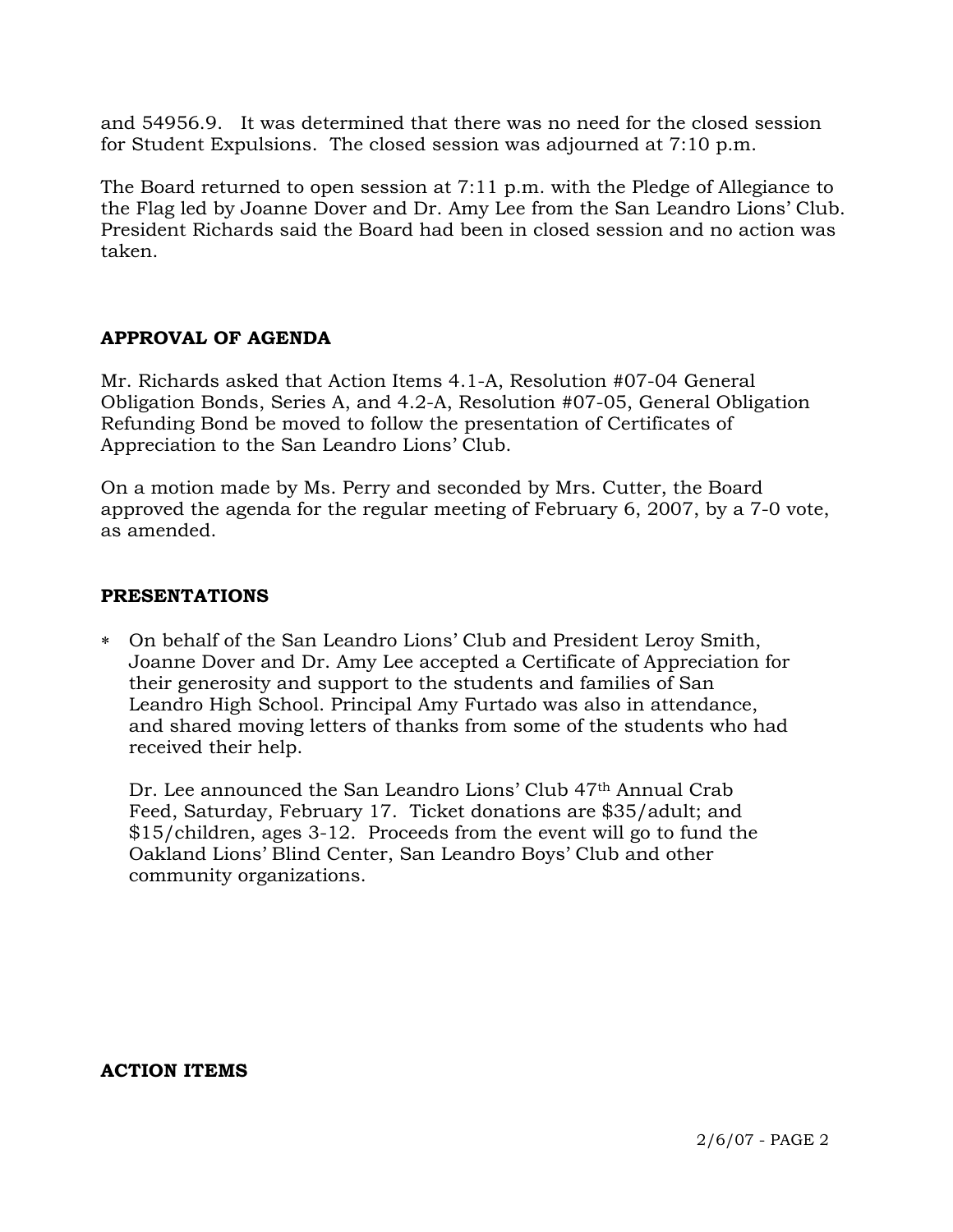## Business, Operations, and Facilities

Mr. Glaster introduced Bond Counsel, Bill Madison, from Jones Hall, who further explained the purpose for the two resolutions and answered questions from the Board.

# 4.1-A Resolution #07-04 General Obligation Bonds, Series A

On a motion made by Ms. Perry and seconded by Mr. Davis, the Board adopted Resolution #07-04 authorizing the issuance and sale of San Leandro School District (Alameda County, California), General Obligation Bonds, Election of 2006, Series A, in the aggregate principal amount not to exceed \$29,000,000, to finance the acquisition and improvement of real property by a 7-0 vote.

# 4.2-A Resolution #07-05 General Obligation Refunding Bond

On a motion made by Mr. Davis and seconded by Mr. Katz, the board adopting Resolution #07-05 providing for the issuance and sale of refunding General Obligation Bonds of the District to refund (1) General Obligation Bonds, Election of 1997, Series B, (2) General Obligation Bonds, Election of 1997, Series C, (3) General Obligation Bonds, Election of 1997, Series E, and approving related documents and actions by 7-0 vote.

\* Danny Hillman, Grant Coordinator, provided information to the Board regarding the McKinney-Vento Homeless Act, which was originally authorized in 1987 and reauthorized by No Child Left Behind Act (NCLB) in 2001. The presentation included the spirit of the law, legal requirements and expectations, implications for districts and schools, and District's training plan to ensure we meet the needs of our homeless students and families. The presentation also included an update regarding the District's McKinney-Vento grant.

 He shared a brief video excerpt produced by the Santa Barbara School District that included emotional reflections from homeless youth, thus setting the stage for the presentation.

 Mr. Hillman explained that the average age of the homeless is ten years old, and approximately 7 to 8 percent or 600 San Leandro Unified students are homeless, noting that the figure was based on the McKinney-Vento definition of Homelessness.

 He walked the Board through the new requirements based on the NCLB re- authorization that included

• Prohibiting segregating homeless students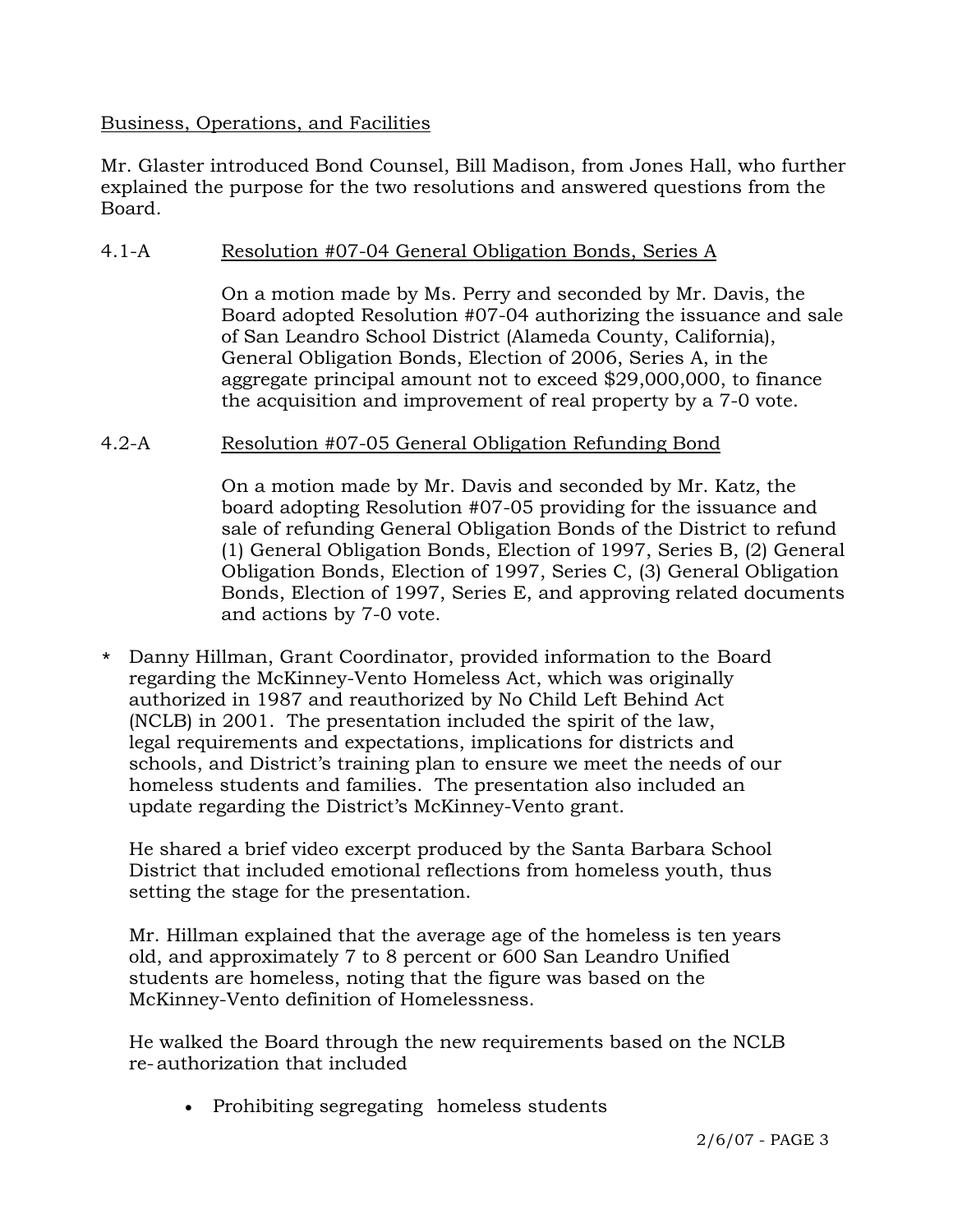- Every LEA must have an liaison (regardless of sub-grant status)
- Immediate enrollment requirement
- Transportation to and from the "school or origin", noting that because our District doesn't provided transportation for our general education population, that only applies to Special Ed students
- Changes in the "best-interest" determination

 In an effort to ensure that the District was meeting the needs of our homeless youth and ultimately serving students that are in transition Mr. Hillman reported that the District has taken the following steps:

- 1. A Student Residency Affidavit Form is in place which initiates the student enrollment, process, noting that the form must be kept completely separate from the students permanent record (not in their cum folder) because of the stigma that might arise doesn't follow the student through their educational career.
- 2. Training opportunities have and will continue to be provided for principals, office managers, counselors, site staff, and student services, special education and curriculum and instruction staff at the District Office. Elementary school office managers and counselors ultimately become site-based homeless liaisons to aid in tracking and identifying students for services.
- 3. Partners in Action (PiA) The District has an ongoing collaboration with Davis Street Family Resource Center and Building Futures with Women & Children. There are monthly meetings to coordinate services and meet the needs of homeless students, and currently both partners are provided a case manager to help students at their individual facilities.
- 4. A grant database has been developed using information from the Aeries student database to build a Homeless student database. The database includes customized fields to track students that need services, and share information between the partners.

On another note, Mr. Hillman shared that future collaboration opportunities through the County were available such as "Every One Home Plan" which is a 10 year plan to end, not just manage, homelessness in the County.

Board members raised a few clarifying questions and shared their comments regarding the information presented.

Mr. Katz noted discrepancies between the numbers of Homeless students in a City report. Mr. Hillman felt that discrepancies were due in part to that fact that each agency has there own database and definition of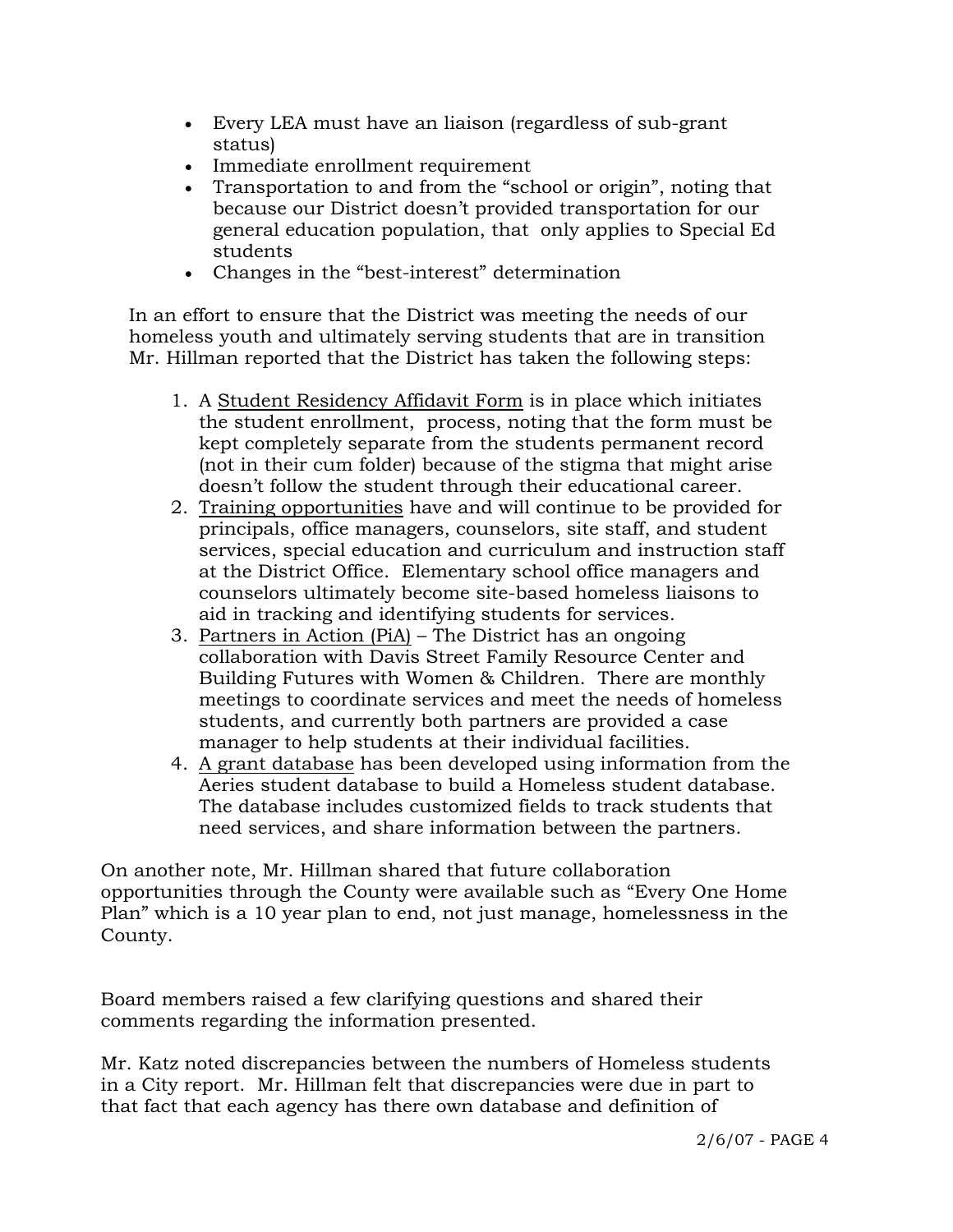homeless, adding that he would look into the discrepancies.

Mrs. Cutter asked how it was determined where you are homeless and in what district, in terms of San Leandro Unified versus San Lorenzo, and was interested in services available such as training for teachers so that they can address situations should they arise in the classroom.

Ms. Perry noted that the Student Residency Affidavit should say "legal guardian". She shared that she had recently seen a documentary by Diane Sawyer regarding children in poverty which brought to light the kind of services the District is providing i.e. student wellness policies, partnership opportunities. She looked forward to future presentations.

Responding to Mr. Cassidy's questions, Mr. Hillman said through McKinney Vento, should permanent housing be secured, the homeless classification remains through the end of the school year at which time the student would be reclassified.

Mr. Cassidy was also interested in any historical data. Mr. Hillman said that because we were literally in the infancy stages of putting the data together there is no historical data, adding that hopefully by the end of the 2007 calendar year the data base will be merged with the other agencies to avoid any duplication of services.

On behalf of the Board, Mr. Richards thanked staff for all of their efforts and for a very informative and enlightening presentation.

**REPORTS 8:00 p.m. Time Specific**  Student Representatives' Reports – There was no report.

# **PUBLIC TESTIMONY ON NON-AGENDA ITEMS**

- Billy Campbell, Teamster representative, commended the Board and staff for the exciting things that are occurring in the District. He looked forward to working with the newly hired Assistant Superintendent of Human Resources, adding that he believed 2007 was going to be the "best working year" in the District.
- Andrew Kopp thanked the Board for accepting and appointing him as one of the members to the Citizens Oversight Committee. He looked forward to working very hard to reassuring the voters of San Leandro that this bond was going to handled in a responsible way. He encouraged the Board to consider publishing or posting applications received for the Design Teams as a way of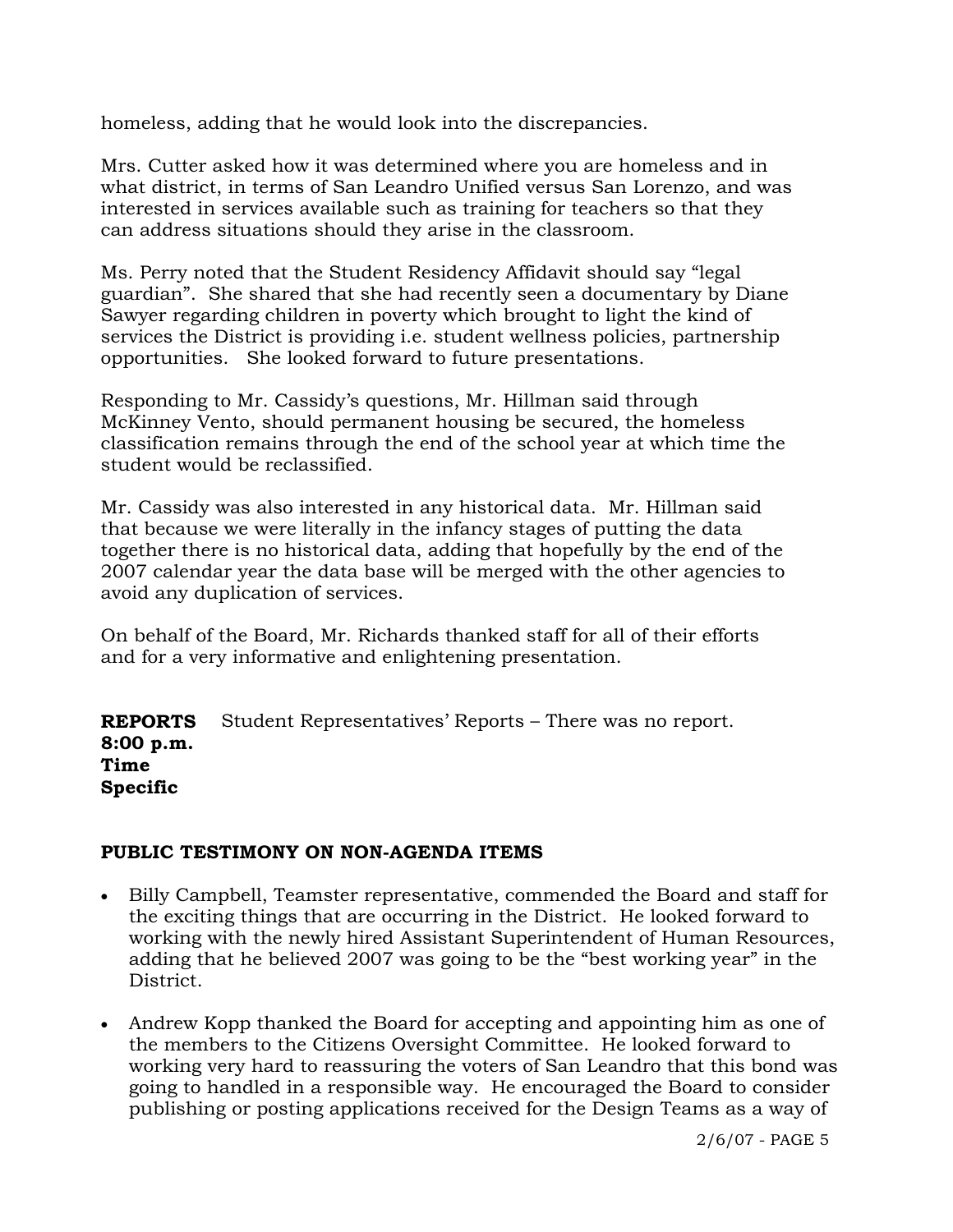increasing the voters' confidence and that any future efforts to provide additional funding would be successful.

 Regarding the Homelessness presentation he suggested that as a way of avoiding possible perjury, parents/students should only need to certify that their condition meets one of the listed factors on the Student Residency Affidavit, rather than specifically identifying where they live because of the stigma that is sometimes associated with the information.

# **REPORTS**

- 1) Correspondence Clerk Perry reported receipt of the following emails from Morgan Mack Rose regarding "Thank You" for honoring Measure B Committee; and from Mary Styner regarding the San Leandro High School Business Presentation Competition Judging.
- 2) Superintendent's Report Superintendent Chris Lim welcomed Byron Isaac, the new Assistant Superintendent of Human Resources, to the District.

She shared the following Measure B Design Teams update with the Board:

- The purpose of the Teams would be to identify programmatic and facility needs within the physical and budget constraints of Measure B and conceptualize the broad brush strokes of a design that will be refined by the Technical Support Team. The team **would not** make the final design decisions; however, it was estimated that the Teams contributions would provide approximately 30% of the design.
- The Design Teams would be composed of up to 30 members in the areas of 9th Grade Educational Campus, Arts Education, Center (Visual and Performing Arts and Multi-Media), San Leandro High School Library Expansion, and Career Technical Education Industrial Arts Building.
- Staff would be developing the application to be distributed at the high school's Back-to-School Night on Thursday, would be advertised on the website, in press releases, on flyers and posters at all sites, via auto dialer, and through homeowners associations' newsletters.
- The application deadline is March 8, 2007, by 4:30 p.m., adding that a communication information meeting to explain the purpose, scope and time commitments was scheduled for March 5 at the San Leandro High School cafeteria at 6 p.m.
- The Steering Committee composed of the Superintendent, Assistant Superintendents, Director of Curriculum and Instruction, Judith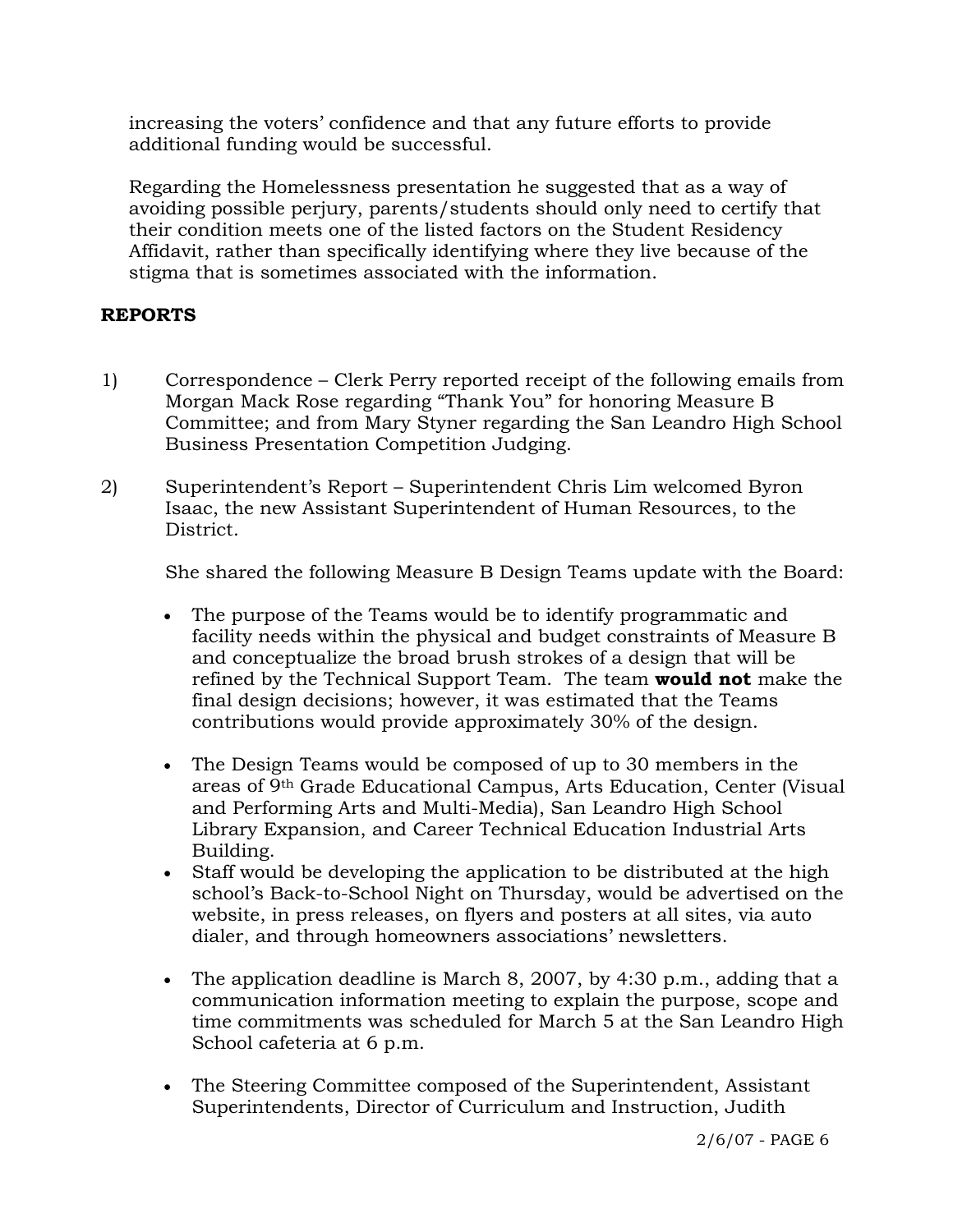Cameron and Director of Students Services, David Lorden, would be reviewing the applications and would announce the Design Team members at the second community meeting on March 12, adding that this meeting would be combined with the PG&E parking lot community meeting.

- It is anticipated that the Design Teams' meetings will begin in mid-March, meet up to one or two times (approximately 9 meetings) up to June 1, 2007. Sub-committees will have their own schedule.
- Two members from the Technical Support Team (TST) will support the Design Teams, and they will present a High School Facilities Master Plan.
- A follow-up meeting of the PG&E Community meeting has been scheduled for Monday, March 26, at the high school cafeteria.
- Through this process there would be ongoing updates from Cabinet to the Board and community, the Facilities & Technology Committee would be reviewing the project status and information, and every other month, The TST would be making presentations at the Board meetings.
- Staff would like to honor the Design Teams members at the June 5 Board meeting.
- During the summer of 2007 construction project teams will be meeting weekly and, in the fall of 2007, a Site Review Teams (composed of principals and key staff) will be convened to review and comment on the design documents within each of the four areas.

Superintendent Lim also was also very excited to have such a talented group of people on the Citizens Oversight Committee that included Mary Beth Barloga, Tom Guarino, Robert Brannan, Charles Gilcrest, Juan Gonzalez, Deborah Cox, Gerald Shovlin, James Moher, Andrew Kopp, and Abir Salamy and Briana Toney, two San Leandro High School juniors who would be co-chairing.

- 3) Board Committee Reports
	- Facilities/Technology Mr. Davis concurred with Superintendent Lim's report.
	- Finance Mr. Richards reported that the committee met on January 29 and discussed key financial activities and dates, and the 2007/08 Adoption Budget priorities. They met the new Business Manager, Madeline Gabel, who shared some of insights and background. He said that he had a copy of the budget process filing due dates for those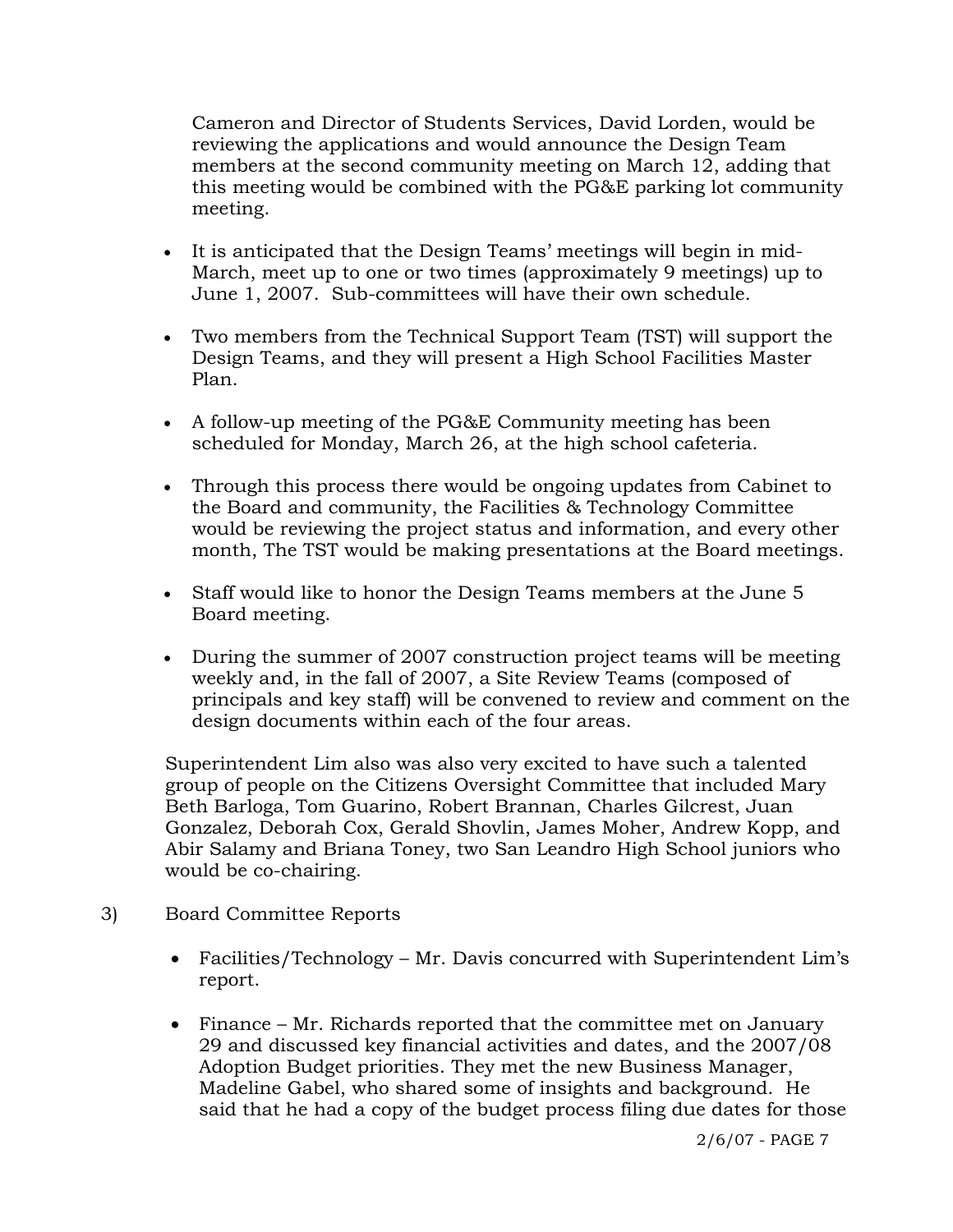interested.

- 7) Board Representatives' Reports
	- Alameda County School Boards Assn. Ms. Perry reported that the committee met on January 18, and received two presentations on civic education. She received some curriculum books that she plans to share with Assistant Superintendent Cindy Cathey and the Board Curriculum committee, and she had copies of the PowerPoint presentation, "Preparing Students to Become Engaged Citizens." The next meeting will be February 25, and the topic will be "Using Demographic Data for Facilities Planning", noting that everyone should have received the flyer.
	- Eden Area Regional Occupational Program Mr. Richards reported that the committee did not meet due to a lack of a quorum.
	- Mid-Alameda County Special Education Local Plan Area No Report

# **CONSENT ITEMS**

Mr. Richard asked that 3.6-C, Memorandum of Understanding for the After School (ASES) program with the City of San Leandro, and 4.2-C, Rental Contract and Increase with Adventure Time be pulled.

Mrs. Cutter asked that 4.1-C, Rental Contract and Increase with Broadmoor Parent Participating Nursery School, be pulled from Consent Calendar.

Mrs. Hague asked that 3.1-C, Proposed Site Discretionary Block Grant Spending Plan for McKinley, Madison, and Garfield Elementary Schools, be pulled.

## General Services

| $1.1-C$ | Approval of Board Minutes – January 17, 2007                |
|---------|-------------------------------------------------------------|
| $1.2-C$ | Approval of Board Minutes – January 18, 20007               |
| $1.3-C$ | Resolution #07-03 Authorizing Certain Persons to Draw Funds |
| $1.4-C$ | Resolution #07-07, Fix No Child Left Behind (NCLB)          |

## Human Resources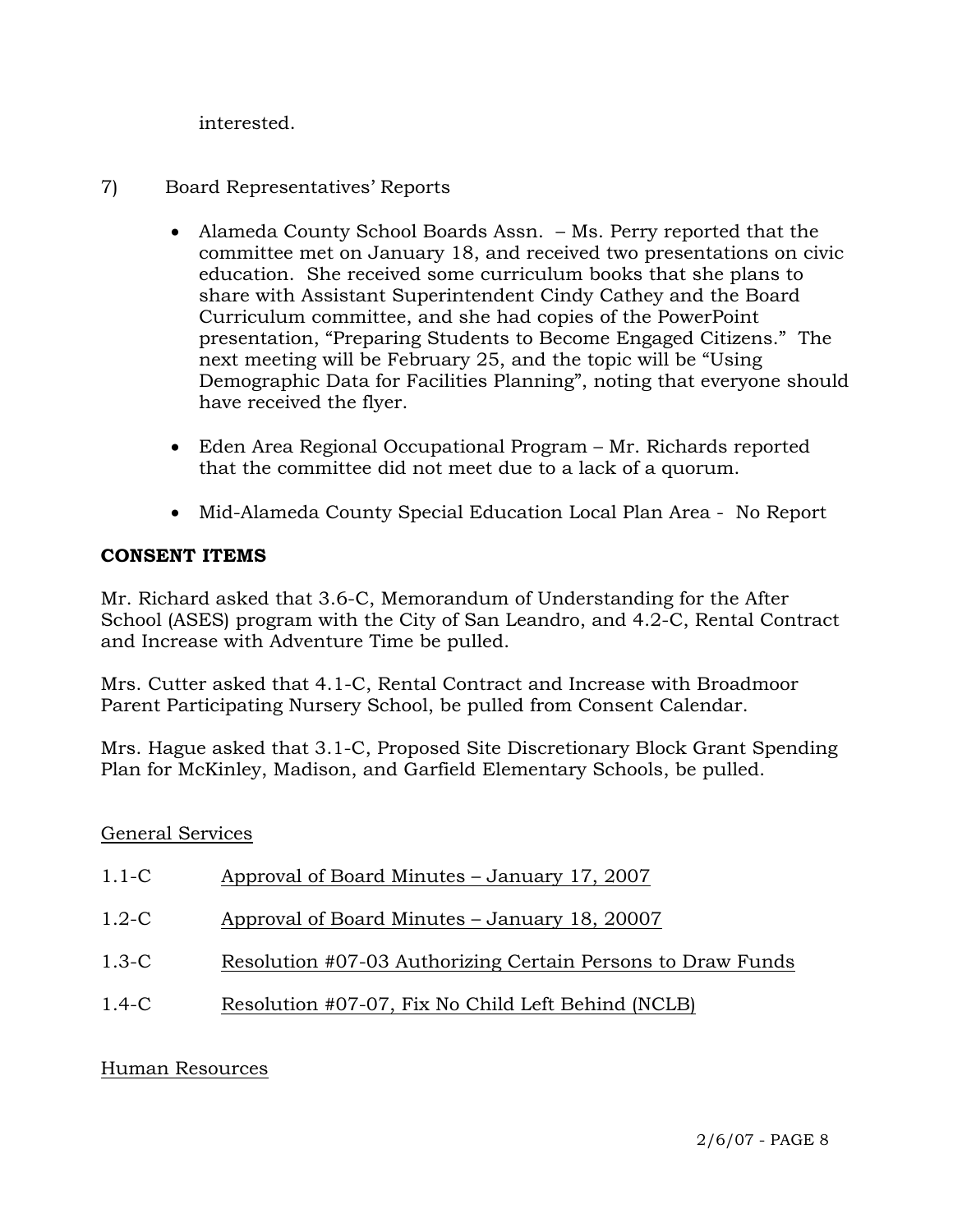# 2.1-C Acceptance of Personnel Report

## Educational Services

| $3.2 - C$                           | 2006-2007 Consolidated Application for Funding Categorical Aid<br>Programs (Part II)                                                  |
|-------------------------------------|---------------------------------------------------------------------------------------------------------------------------------------|
| $3.3 - C$                           | Recommendation for Continuation of Expulsion Order for Students<br>who have Left the District – Unable to Verify Success of Expulsion |
| $3.4-C$                             | Recommendation for Termination of Expulsion                                                                                           |
| $3.5 - C$                           | Recommendation for Continuation of Expulsion Order                                                                                    |
| Business, Operations and Facilities |                                                                                                                                       |
| $4.3 - C$                           | Food Services Contract with Head Start                                                                                                |

4.4-C Award of Construction Contract for Jefferson Elementary School (Property Line) Fence

On a motion made by Mr. Davis and seconded by Mrs. Cutter, the Board approved the remaining consent items by a 7-0 vote.

In response to Mrs. Hague's question regarding funding of non-public schools reported in the 2006-07 Consolidated Application, Assistant Superintendent Cindy Cathey explained that non-public schools are given an opportunity to receive services, such as professional development, not money, and if they want to order any instructional materials, purchase orders are processed through the District, noting that on occasion those schools have chosen to participate.

Following Ms. Cathey's response it was noted that the explanation was for 3.2-C, 2006-07 Consolidated Application for Funding Categorical Aid Programs (Part II), which had already been approved, and that Trustee Hague had mistakenly pulled the wrong item, so a motion was made to approve 3.1-C.

## 3.1-C Proposed Site Discretionary Block Grant Spending Plan for McKinley, Madison, and Garfield Elementary Schools

On a motion made by Mrs. Hague and seconded by Mr. Katz, the Board approved the Proposed Site Discretionary Block Grant Spending Plan for McKinley, Madison, and Garfield Elementary Schools by a 7-0 vote.

3.6-C Memorandum of Understanding for After School Education and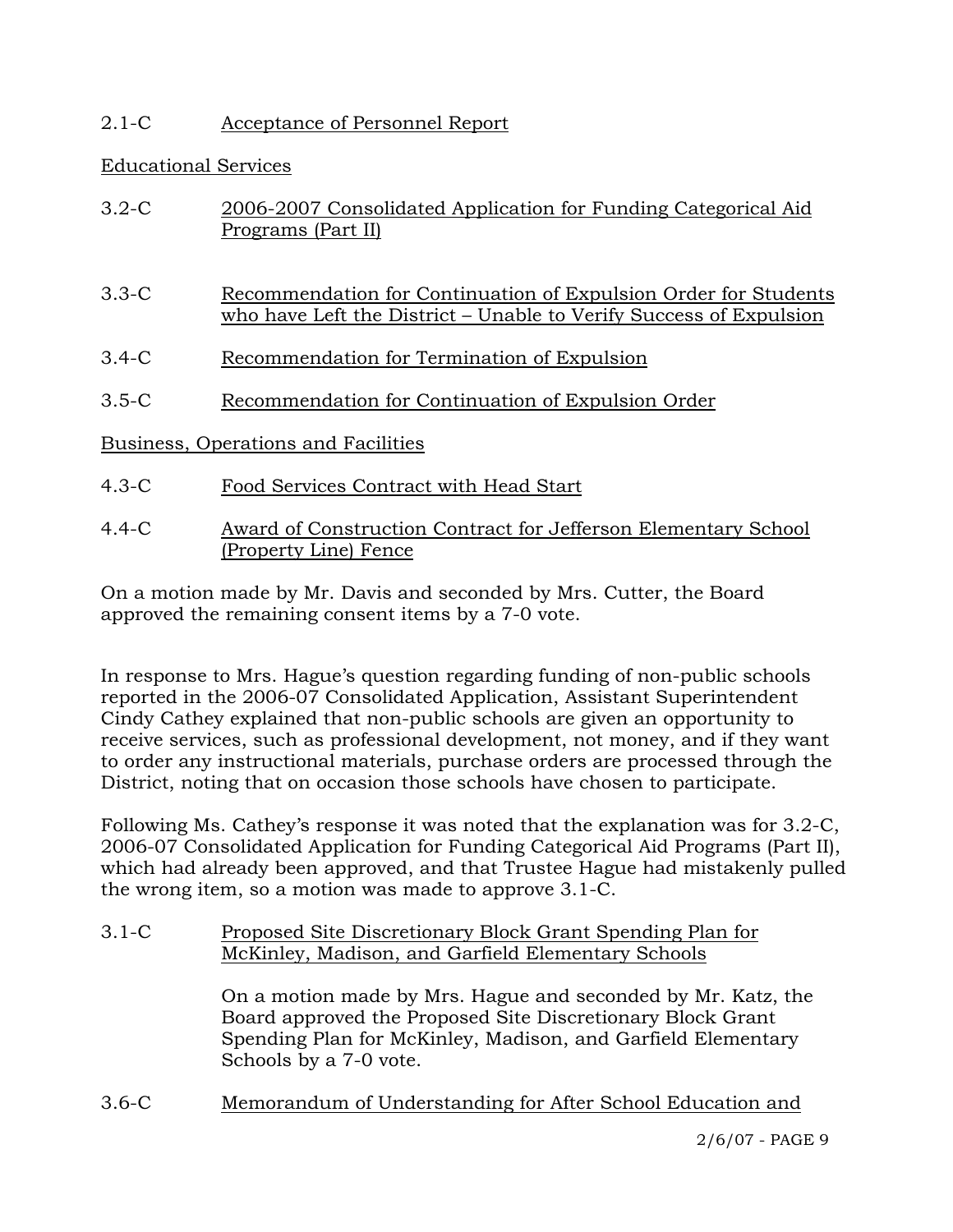Safety (ASES) with the City of San Leandro.

Because the Memorandum of Understanding was not ready to be included with the Board packet, the item was pulled and would be brought back to next Board meeting.

#### 4.1-C Rental Contract and Increase with Broadmoor Parent Participation Nursery School

Mrs. Cutter noted that when this had been discussed previously, the Facilities/Technology Committee felt it would be necessary to increase the fees to cover costs incurred when outside agencies used District's facilities. However, she disagreed with the increase to the monthly rental amount for Broadmoor Parent Participation Nursery School as it was a program offered through the District's Adult School.

Assistant Superintendent Glaster suggested that the Facility/Technology committee revisit this issue, with Mr. Cassidy suggesting that in addition to Broadmoor, the committee look at other similar District-run programs, so that there is consistency in the process.

On a motion by Mrs. Cutter and seconded by Mr. Katz, the Board tabled 4.1-C, Rental Contract and Increase with Broadmoor Parent Participation Nursery School, adding that it be referred to the Facilities/Technology Committee for further review, along with other similar programs by a 7-0 vote.

## 4.2-C Rental Contact and Increase with Adventure Time

Assistant Superintendent Glaster asked that the effective date of February 1, 2007, be changed to January 1, 2007, as stated in the rental agreement.

On a motion made by Mr. Davis and seconded by Ms. Perry, the Board approved the revised rental contract and increase with Adventure Time Extended Day Care, effective January 1, 2007, by a 7-0 vote.

#### **CONFERENCE ITEMS**

#### General Services

1.1-CF Candidates for City of San Leandro Recreation and Parks Commission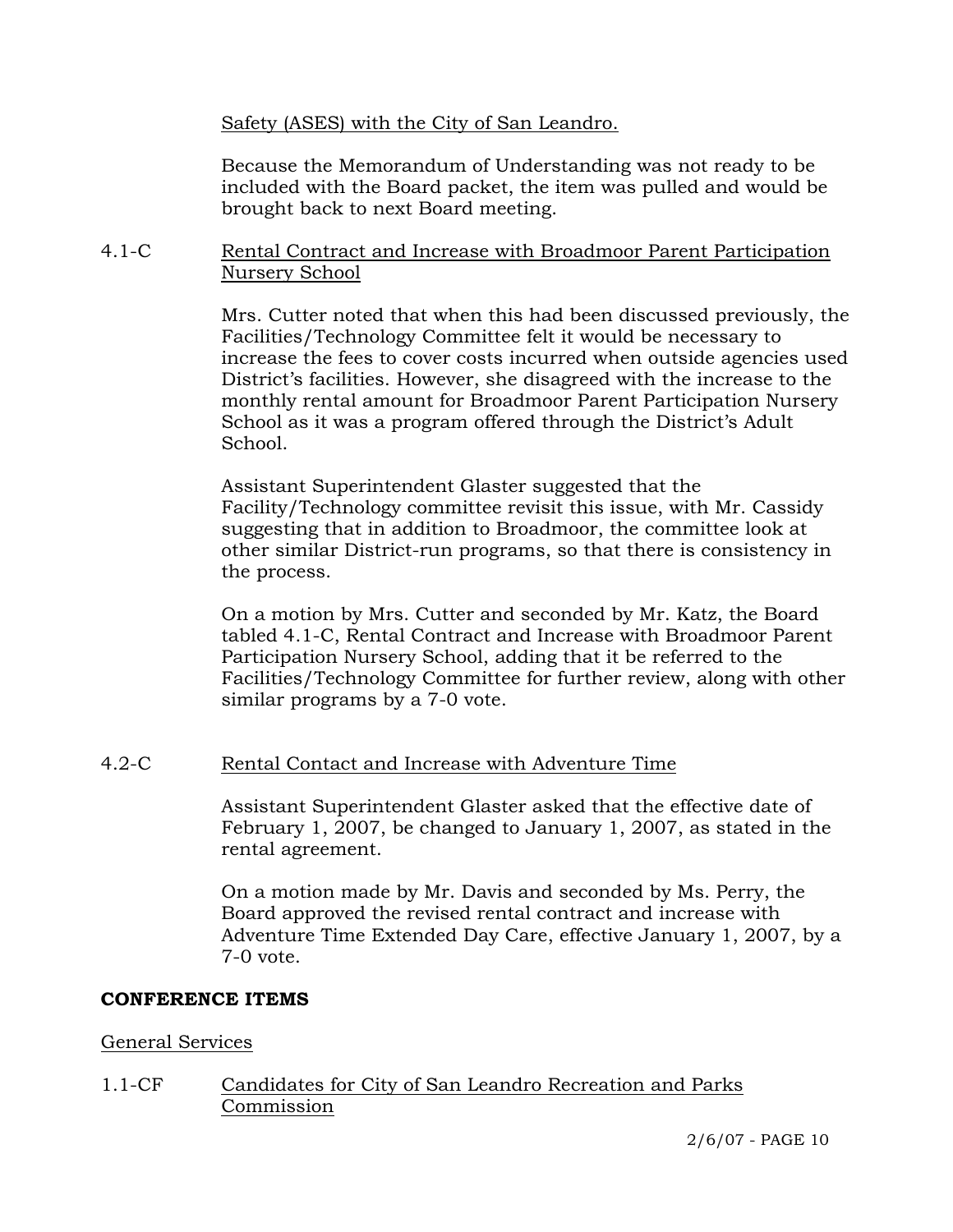The Board discussed and considered approving the submission of at least three (3) nominees to the City Council for consideration in the selection of the District's representative to the Recreation and Parks Commission as presented.

Mr. Richards explained that three names had to be submitted to the City. However, the Board could make a recommendation; otherwise, the City would make the selection.

Mrs. Cutter was concerned that the current representative, Dean Koenig, was not one of the applicants. Superintendent Lim noted that staff had explained the process to him, sent him an application, and had made numerous attempts to follow-up.

Following a motion made by Mr. Cassidy and seconded by Ms. Perry to submit the names of the three candidates to the City Council without a specific recommendation, Trustees Cutter and Katz felt that, in the best interest of the District, the Board should make a recommendation to the City on who would be the representative. On a substitute motion proposed by Mr. Davis and seconded Mr. Katz, the Board approved the submission of at least (3) nominees to the City Council, namely Morgan Mack-Rose, Hermy Almonte, and Juan Martinez, with the recommendation that Morgan Mack-Rose be appointed as the District's representative to the City of San Leandro's Recreation and Parks Commission by a 6-1 vote. Trustee Cutter voting no.

Business, Operations and Facilities

#### 4.1-CF Lead Custodian Position Evaluations

The Board discussed and considered approving the continuation of the Lead Custodian position.

Mr. Glaster explained that in the fall of 2005, the "Lead Custodian" pilot program was developed to support the Superintendent's goal to "ensure a safe, clean, and functional learning environment", and based on the analysis, and success of the program, staff was recommending the continuation of this position.

Because staff was unable to clearly respond to the Board's questions, the following motion was made:

On a motion made by Mr. Davis and seconded by Mr. Katz, the Board tabled the Lead Custodial Position – Evaluation recommendation to the February 21 Board meeting, and directed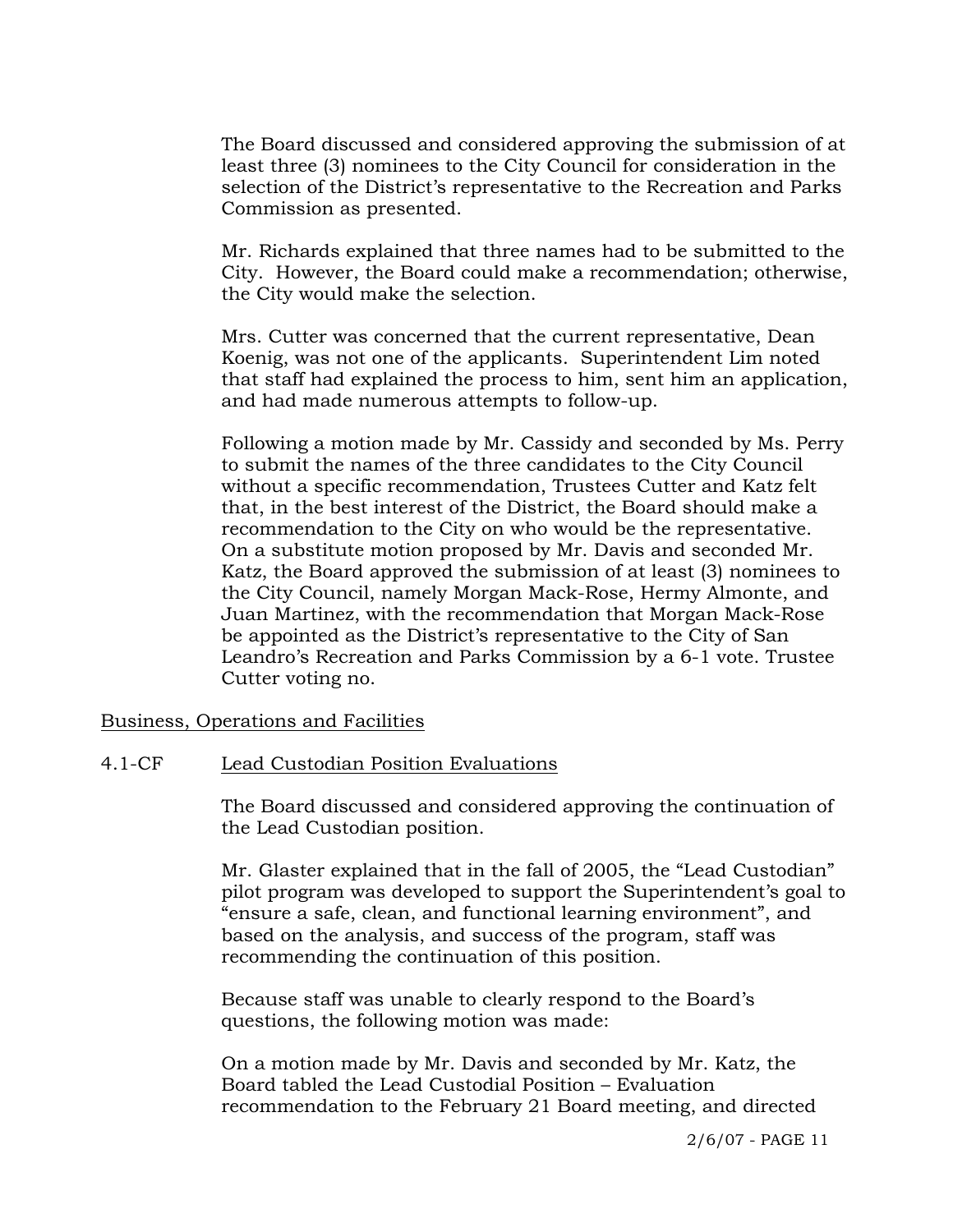staff to provide information about the additional custodial position by a 7-0 vote.

## 4.2-CF Maintenance Department Reorganization Proposal

The Board discussed and considered approving the Maintenance Department reorganization proposal.

The Superintendent explained that as a result of the Director of Grounds and Maintenance being selected as the new Director of Bond and Measure B Projects, thus leaving the position vacant, Cabinet had been reviewing various personnel strategies to maximize the efficiency and effectiveness of the Maintenance and Operations Department. She summarized the results of an analysis conducted based on data from the Maintenance Department's Automated Work Order Tracking System, adding staff was recommending:

- 1. Eliminating the Director of Maintenance & Operations position
- 2. Promoting the current Supervisor of Maintenance & Operations to Manager of Maintenance & Operations
- 3. Identifying up to five Teamster/Trades positions to "Lead Positions"

Ms. Lim believed that this reorganization would provide a savings to District resources while maintaining and improving maintenance and custodial services.

Mr. Murphy, Director of Bonds and Measure B Projects, provided clarification to Trustee Davis questions with regards to some of the upgrades that provided a decrease of emergency requests. He also shared some historical background of the current maintenance staffing model, with Mr. Glaster adding a brief explanation of some of the essential functions of the Maintenance Lead positions. Mr. Davis was interested if there was potential to add custodial services with the savings incurred with this reorganization.

Ms. Perry felt that the "Elimination of the Director of Maintenance & Operations" was misleading, and should be labeled as "freezing" as the position might be reinstated in the future.

Billy Campbell, Teamsters representative, explained that the "lead position" was nothing new for the District and would not be a problem for the Teamsters; however, his only concern would be that some of the jobs descriptions would need to be "fine tuned" to reflect current conditions.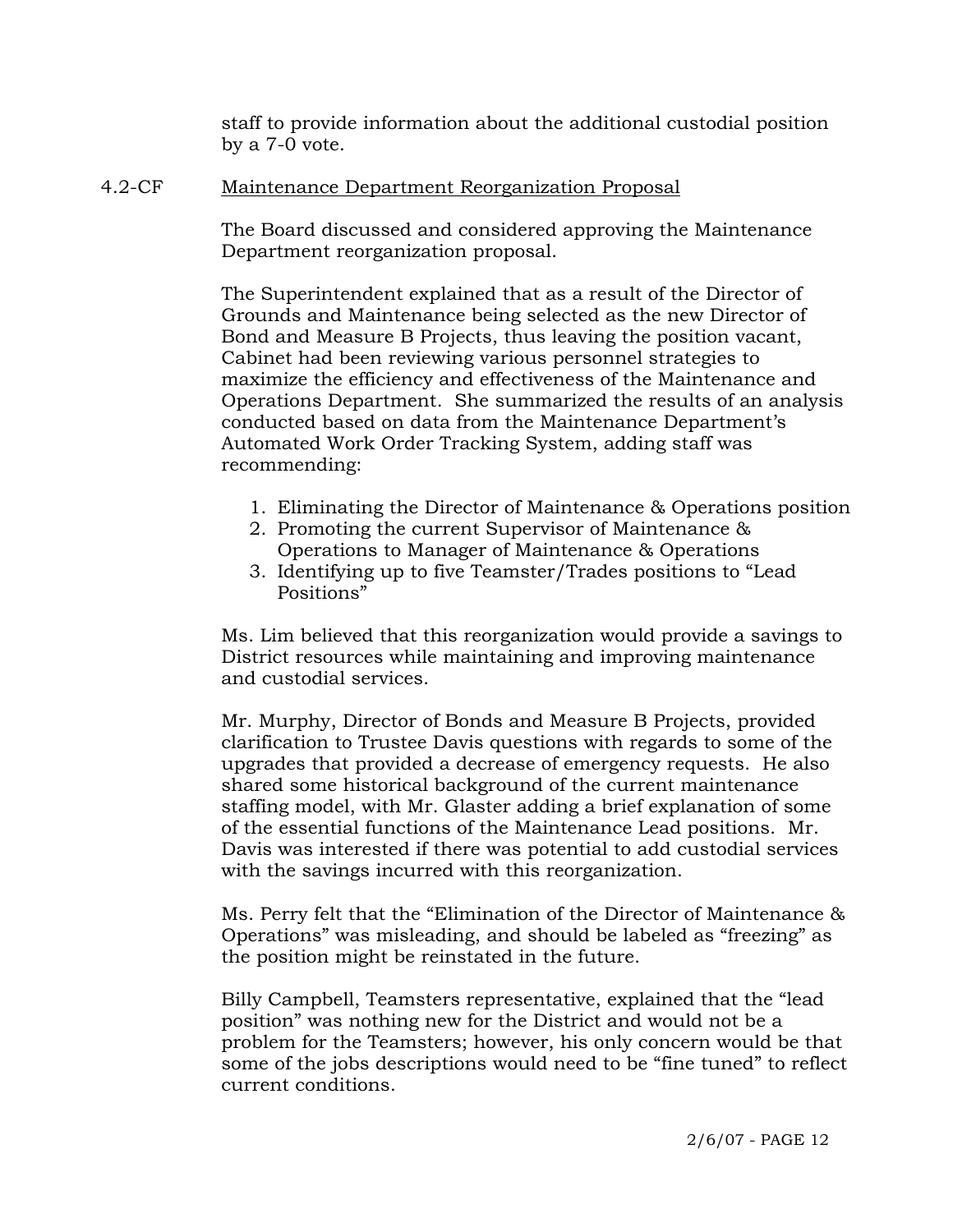Don Biladaeu, Trades representative, agreed, adding that the accountability would be marked by the number of work orders and efficiency of the department.

Mr. Cassidy would like to see the money set aside for future financial uncertainties or to be used to hire at least two additional maintenance workers.

While Mrs. Cutter was in favor of the concept, she didn't feel comfortable voting on this tonight, as the information presented was not clear.

It was the consensus of the Board for staff to return with additional information clearly identifying the job responsibilities, how the reorganization would assure great accountability for the completion of routine maintenance, and how the additional savings might be spent.

## **INFORMATION ITEMS**

## Educational Services

## 3.1-I Williams Uniform Complaint Procedures Quarterly Report

The Board received for review the Williams Uniform Complaint Procedures Quarterly Report for October –December, 2006.

## **ADDITIONAL SUGGESTIONS AND COMMENTS FROM BOARD MEMBERS**

• Mr. Cassidy asked when Board members could expect a proposal of Measure B construction projects for the summer. Mr. Glaster said that while specific dates were not in place, the Board could expect to receive Requests for Proposals for seven roofing projects this summer, as well as upgrading of the restrooms.

 He asked if the Board would be interested in discussing further the process of promoting and generating maximum participation in what he called, the "real estate challenge" whereby a local real estate broker has offered to donate \$400 to a District school for each house sold in San Leandro at the close of escrow; however, Board consensus was not received.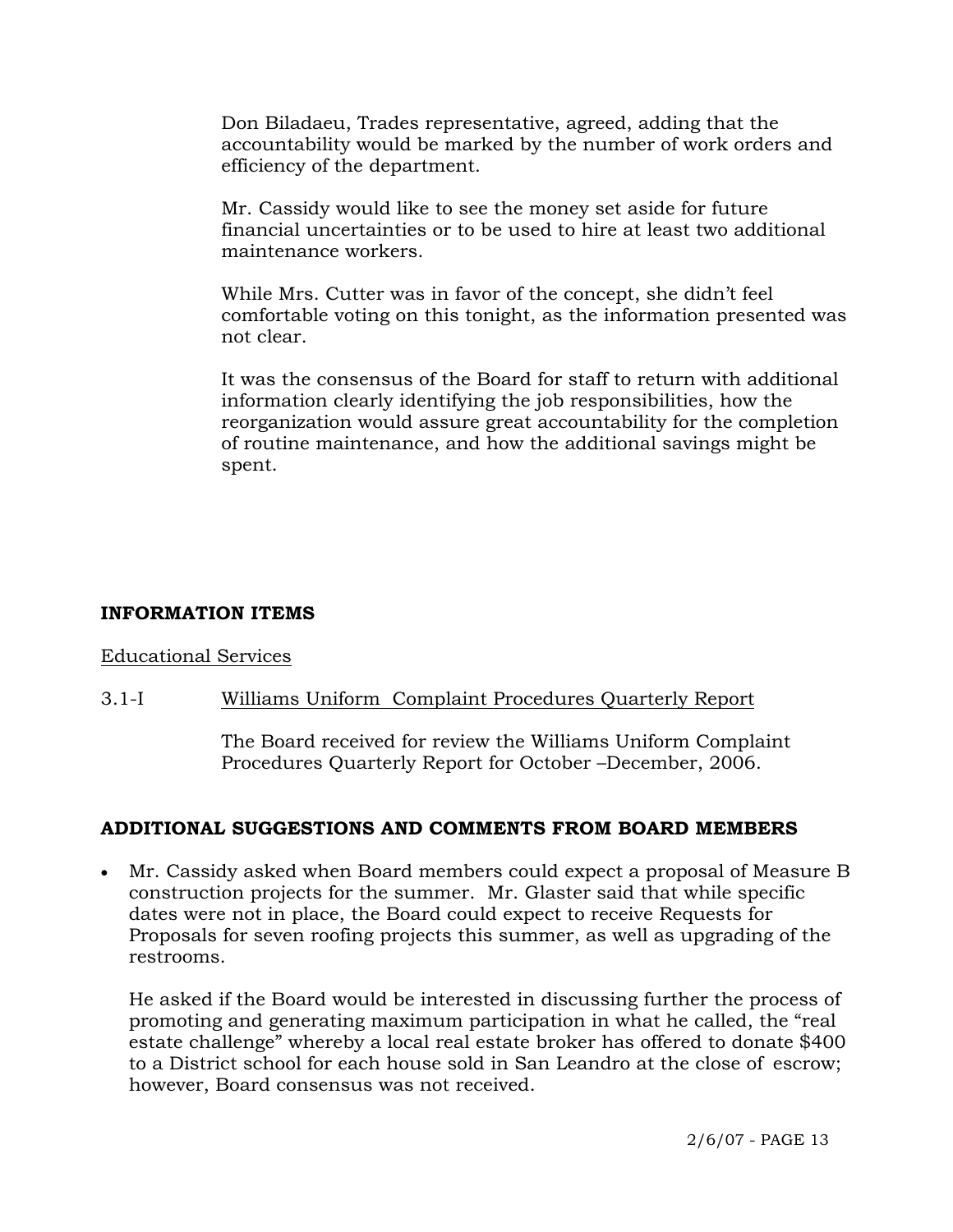Mr. Cassidy reported receiving a communication from a Bancroft parent regarding San Leandro High School tours and having more school tours for other community members.

 Responding to Mr. Cassidy's concern that legislative decisions and compromises might be made before the Board has had an opportunity to meet with Pete Stark, Ms. Perry reiterated her comments from the last Board meeting stating that ACSBA was working with Congressman Stark's office to schedule a time for him to meet with the Boards in his district. She asked if the Board wished for her to continue to follow up on this.

 The Board agreed that Ms. Perry would continue to work towards this effort, with Mrs. Cutter adding that she would like to set up an Advocacy Committee meeting regarding other legislative issues.

 Ms. Perry reported that the next MACSELPA meeting would be February 7 and an increase for the director would be an item on the agenda. She will be also attending a BTSA Advisory Council meeting on the 7th.

 She shared CSBA's Education Legal Alliance advisory update on mass mailings. She will pass that on to Robin Michel to be sure that the District is in compliance with the law.

 She was very pleased to see the nutritional information included on the monthly school menus, reminding staff and the Board of the need to continue focusing on physical education throughout the District.

- Mrs. Cutter asked that the members of Advocacy Committee to stay after the Board meeting to set up a meeting date.
- At the request of Mr. Katz, the Board agreed to have the Board Curriculum consider establishing guidelines and recommendations for a District homework policy, based on research into the effectiveness of homework particularly at the younger ages. He also announced Monroe Elementary School's Crab Feed, February 9.
- Mrs. Hague thanked the Board for their support of the very successful John Muir Band fundraiser, noting that Bancroft recently had a fundraiser to support the arts, and auditions for the high school spring musical, *Grease*, have taken place.
- Mr. Richards reminded the Board that San Leandro High School's Open House will be February 8.